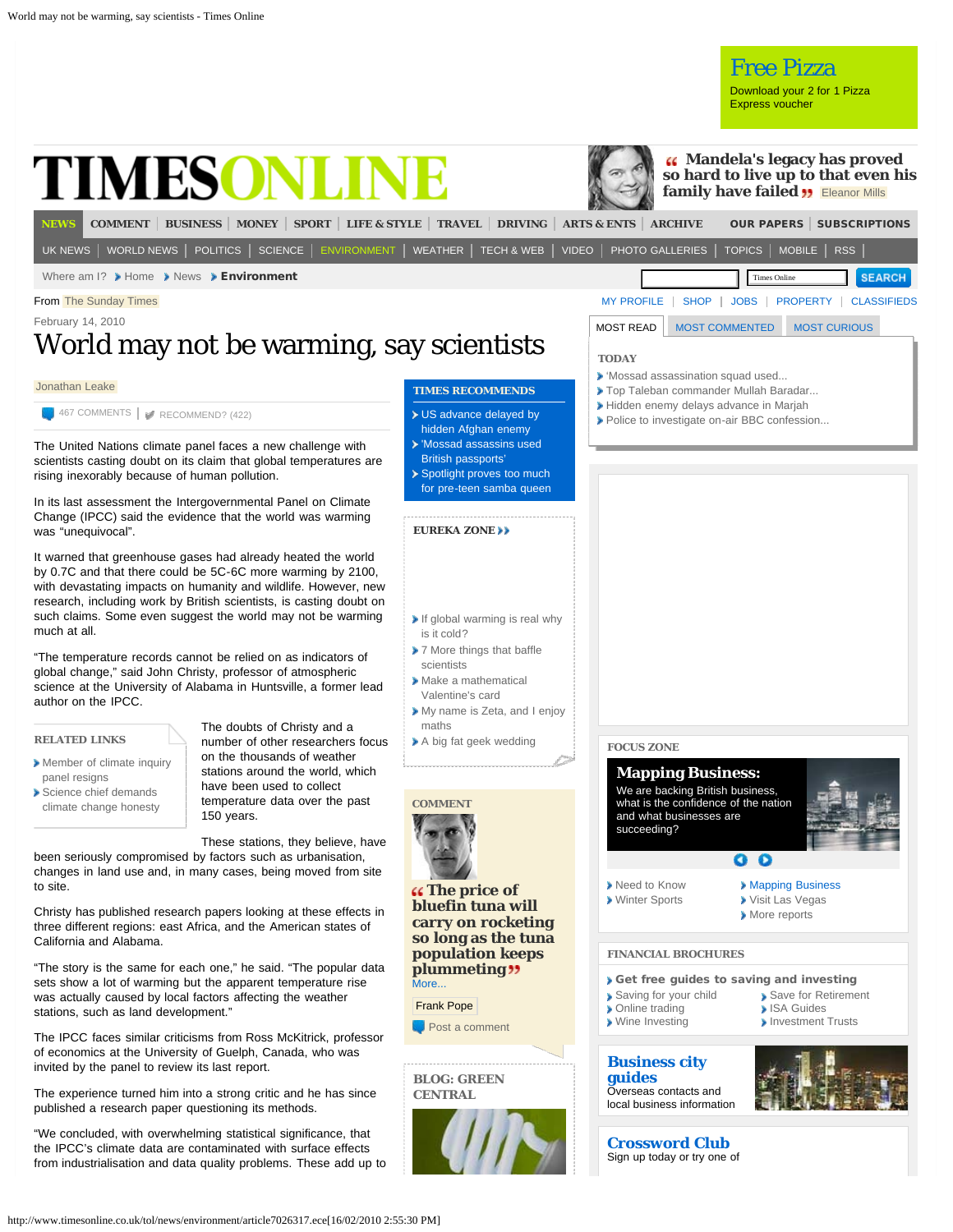a large warming bias," he said.

Such warnings are supported by a study of US weather stations co-written by Anthony Watts, an American meteorologist and climate change sceptic.

His study, which has not been peer reviewed, is illustrated with photographs of weather stations in locations where their readings are distorted by heat-generating equipment.

Some are next to air- conditioning units or are on waste treatment plants. One of the most infamous shows a weather station next to a waste incinerator.

Watts has also found examples overseas, such as the weather station at Rome airport, which catches the hot exhaust fumes emitted by taxiing jets.

In Britain, a weather station at Manchester airport was built when the surrounding land was mainly fields but is now surrounded by heat-generating buildings.

Terry Mills, professor of applied statistics and econometrics at Loughborough University, looked at the same data as the IPCC. He found that the warming trend it reported over the past 30 years or so was just as likely to be due to random fluctuations as to the impacts of greenhouse gases. Mills's findings are to be published in Climatic Change, an environmental journal.

"The earth has gone through warming spells like these at least twice before in the last 1,000 years," he said.

Kevin Trenberth, a lead author of the chapter of the IPCC report that deals with the observed temperature changes, said he accepted there were problems with the global thermometer record but these had been accounted for in the final report.

"It's not just temperature rises that tell us the world is warming," he said. "We also have physical changes like the fact that sea levels have risen around five inches since 1972, the Arctic icecap has declined by 40% and snow cover in the northern hemisphere has declined."

The European Centre for Medium-Range Weather Forecasts has recently issued a new set of global temperature readings covering the past 30 years, with thermometer readings augmented by satellite data.

Dr Vicky Pope, head of climate change advice at the Met Office, said: "This new set of data confirms the trend towards rising global temperatures and suggest that, if anything, the world is warming even more quickly than we had thought."

[Surface temperature records: policy driven deception? - a report](http://scienceandpublicpolicy.org/images/stories/papers/originals/surface_temp.pdf) [by Joseph D'Aleo and Anthony Watts](http://scienceandpublicpolicy.org/images/stories/papers/originals/surface_temp.pdf)

<span id="page-1-0"></span>

That was not suggested, you are misrepresenting my point with a straw man argument. You are advocating limiting the peer review process to a closed group. That's censorship, especially when the public is paying for this "science" through government grants.

"yes, scientific knowledge is derived from the endorsement of

# Intelligent, informed insights you can trust

- [Peak oil: a warning from](http://timesonline.typepad.com/environment/2010/02/peak-oil-a-warning-from-richard-branson.html) [Richard Branson](http://timesonline.typepad.com/environment/2010/02/peak-oil-a-warning-from-richard-branson.html)
- [Disappointed by scientists](http://timesonline.typepad.com/environment/2010/02/disappointed-by-scientists.html) [Is constant growth even](http://timesonline.typepad.com/environment/2010/01/is-constant-growth-even-possible.html) [possible?](http://timesonline.typepad.com/environment/2010/01/is-constant-growth-even-possible.html)

# **PRESENT AND CORRECT**



Eco friendly products: the gifts that keep giving [Slide Show](javascript:;)

**GREEN RICH LIST**



**[100 top eco](http://www.timesonline.co.uk/tol/business/specials/rich_list/article5821334.ece)[pioneers](http://www.timesonline.co.uk/tol/business/specials/rich_list/article5821334.ece)** How the world's wealthiest are becoming green



**[Free CV Review](http://www.thefullercv.com/timesonline.asp)** Sell yourself! Have your CV reviewed by experts



# **[Online Sudoku](http://entertainment.timesonline.co.uk/tol/arts_and_entertainment/games_and_puzzles/sudoku/interactive_sudoku/) [with daily prizes](http://entertainment.timesonline.co.uk/tol/arts_and_entertainment/games_and_puzzles/sudoku/interactive_sudoku/)**

**[Find a Lawyer](http://www.takelegaladvice.com/affiliates/?id=Times-(Personal))** Cut your legal costs



**POPULAR SEARCHES ON TIMES ONLINE**

[2010 movies](http://entertainment.timesonline.co.uk/tol/arts_and_entertainment/film/article6885334.ece) | [books](http://entertainment.timesonline.co.uk/tol/arts_and_entertainment/books/) | Crosswords | [eureka](http://www.timesonline.co.uk/tol/news/science/eureka/) | [fashion](http://women.timesonline.co.uk/tol/life_and_style/women/fashion/) | [formula 1](http://www.timesonline.co.uk/tol/sport/formula_1/) | [helping haiti](http://www.thesun.co.uk/sol/homepage/2810111/Helping-Haiti-donate-here.html) | [mortgages](http://www.timesonline.co.uk/tol/money/property_and_mortgages/) | [movie trailers](http://entertainment.timesonline.co.uk/tol/arts_and_entertainment/film/trailers/) | [obituaries](http://www.timesonline.co.uk/tol/comment/obituaries/) | [pensions](http://www.timesonline.co.uk/tol/money/pensions/) | [property](http://property.timesonline.co.uk/tol/life_and_style/property/) | [recipes](http://www.timesonline.co.uk/tol/life_and_style/food_and_drink/recipes/) | [redundancy calculator](http://business.timesonline.co.uk/tol/business/commercial/calculator/) | [savings](http://www.timesonline.co.uk/tol/money/savings/) | [sudoku](http://entertainment.timesonline.co.uk/tol/arts_and_entertainment/games_and_puzzles/sudoku/) | [twitter](http://www.timesonline.co.uk/tol/tools_and_services/twitter/) | [university guide](http://www.timesonline.co.uk/tol/life_and_style/education/sunday_times_university_guide/) | [weather](http://www.timesonline.co.uk/tol/news/weather/) | [wine](http://www.timesonline.co.uk/tol/life_and_style/food_and_drink/wine/)

Shortcuts to help you find sections and articles

CARS JOBS PROPERTY TRAVEL **[CLASSIFIEDS](http://www.timesonline.co.uk/tol/classifieds/)**

**PROPERTIES**

[Need a cash buyer](http://www.crestnicholson.com/incentives/partexchange.aspx) [for your home?](http://www.crestnicholson.com/incentives/partexchange.aspx) With Part Exchange Crest Nicholson could get you moving.

[Bridges Wharf,](http://clk.atdmt.com/ANM/go/199381969/direct/01/) **[Battersea](http://clk.atdmt.com/ANM/go/199381969/direct/01/)** Award-winning riverside development, SW11. Luxury apartments for sale from £350,000.

### [Mayfield Grange,](http://clk.atdmt.com/ANM/go/199381970/direct/01/) **[Sussex](http://clk.atdmt.com/ANM/go/199381970/direct/01/)**

Find out more about our luxurious apartments and houses for sale in the heart of Sussex.

[Edenarc 1800. Fab](http://www.ernalowproperty.co.uk/edenarc) [contemporary 4\\* ski](http://www.ernalowproperty.co.uk/edenarc) [in-ski out aparts](http://www.ernalowproperty.co.uk/edenarc) for sale in the French Alps from E189,000.

...................................

[Search for more](http://uk.propertyfinder.com/2/pf/da/timesonline/home.do) [properties](http://uk.propertyfinder.com/2/pf/da/timesonline/home.do)

[Place your advert](https://www.advertising.newsint.co.uk/webAdvertising/private/adManager) [now](https://www.advertising.newsint.co.uk/webAdvertising/private/adManager)

Search Ad Reference: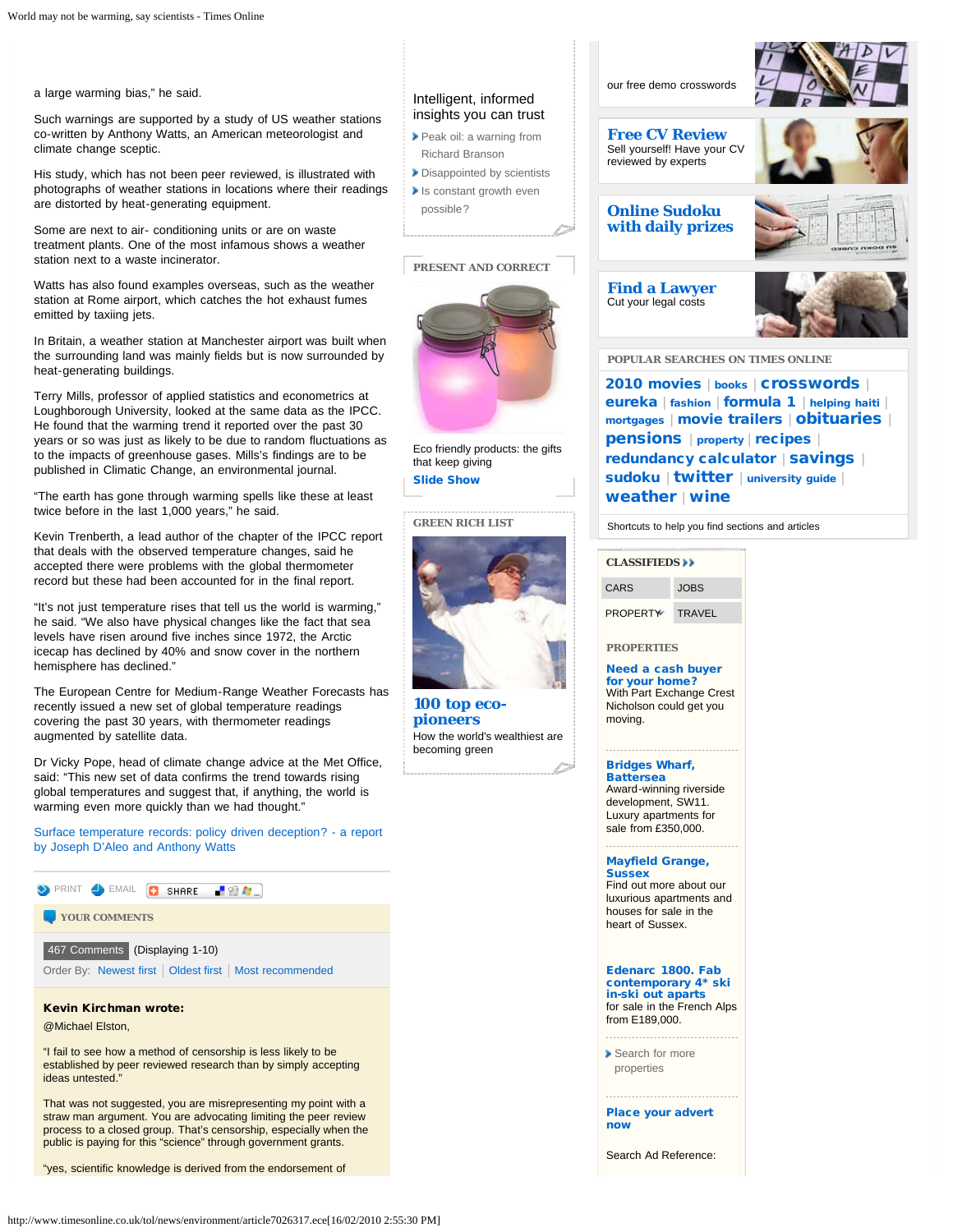others, for if it isn't we must simply accept the unqualified word of the author".

Totally incorrect. It is the empirically demonstrable quality of ideas that is their epistemic foundation, not their endorsement.

Science is looking out the window and seeing that it is raining. Science is looking at the ice-core data in an Excel spreadsheet on a BBC website that with a cursory review shows that the relationship between CO2 and temperatures does not support that the former is the \_cause\_ of the latter, but more than likely the latter causing the former.

You are presuming that the capacity to validate an idea is limited to a select group of people. That is simply not true.

"If a group of alchemists believe they have the ability to transmute metals and it can be demonstrated and reproduced to the satisfaction of the sceptic then I fail to see how that is not a valid challenge to their method".

In your peer review, the sceptic is left outside if he is not approved by the clique. The pompous claim to eminence of today's climate scientists has no foundation, as they have all shown their backsides. We have seen through the technobabble that government grant-getters use to obfuscate their work to baffle the tax-payers eyes.

"Leaving aside the point that nothing can rightly be called science before 1833, when William Whewell coined the term."

What rubbish. "Science" the word derives from scientia, a Latin term. "Nam et ipsa scientia potestas est : And thus knowledge itself is power" said Si

February 16, 2010 2:18 PM GMT [RECOMMEND? \(2\)](#page-0-0)

## Kevin Kirchman wrote:

@Michael Elston,

"I feel that the theory of scientific method that we have derived from Kant, Karl Popper, Imre Lokatos and Thomas Kuhn, to name but a few, is under no serious threat from the 'evidence' you presented in your argument".

The theory of scientific method you suggest is founded on those unscientific philosophers is not an empirical science itself, which is a very funny thing for you to posit. Are you telling us all that the grand edifice of subjectivity that is philosophy today is a science? Ha! A philosopher can't on one hand assert the subjectivity of his field, and on the other claim such assertion as objective knowledge. That old paradigm is self-contradictory, just a means of reducing the academic standards for ideas to make funding easier to get. By that rule, any thing goes in the University research lab.

February 16, 2010 2:14 PM GMT [RECOMMEND? \(1\)](#page-0-0)

### Michael Elston wrote:

Kevin Kirchman,

I fail to see how a method of censorship is less likely to be established by peer reviewed research than by simply accepting ideas untested.

No, peer reviewers are not unbiased, although it is the least imperfect system of testing ideas we have yet devised and yes, scientific knowledge is derived from the endorsement of others, for if it isn't we must simply accept the unqualified word of the author.

Are you perhaps suggesting that we abandon the sceptical testing of ideas altogether and simply accept everything we read, unquestioned?

If a group of alchemists believe they have the ability to transmute metals and it can be demonstrated and reproduced to the satisfaction of the sceptic then I fail to see how that is not a valid challenge to their method.

Leaving aside the point that nothing can rightly be called science before 1833, when William Whewell coined the term, it is a grotesque anachronism to apply the modern scientific method to the discoveries of earlier natural philosophers, whose work was indeed

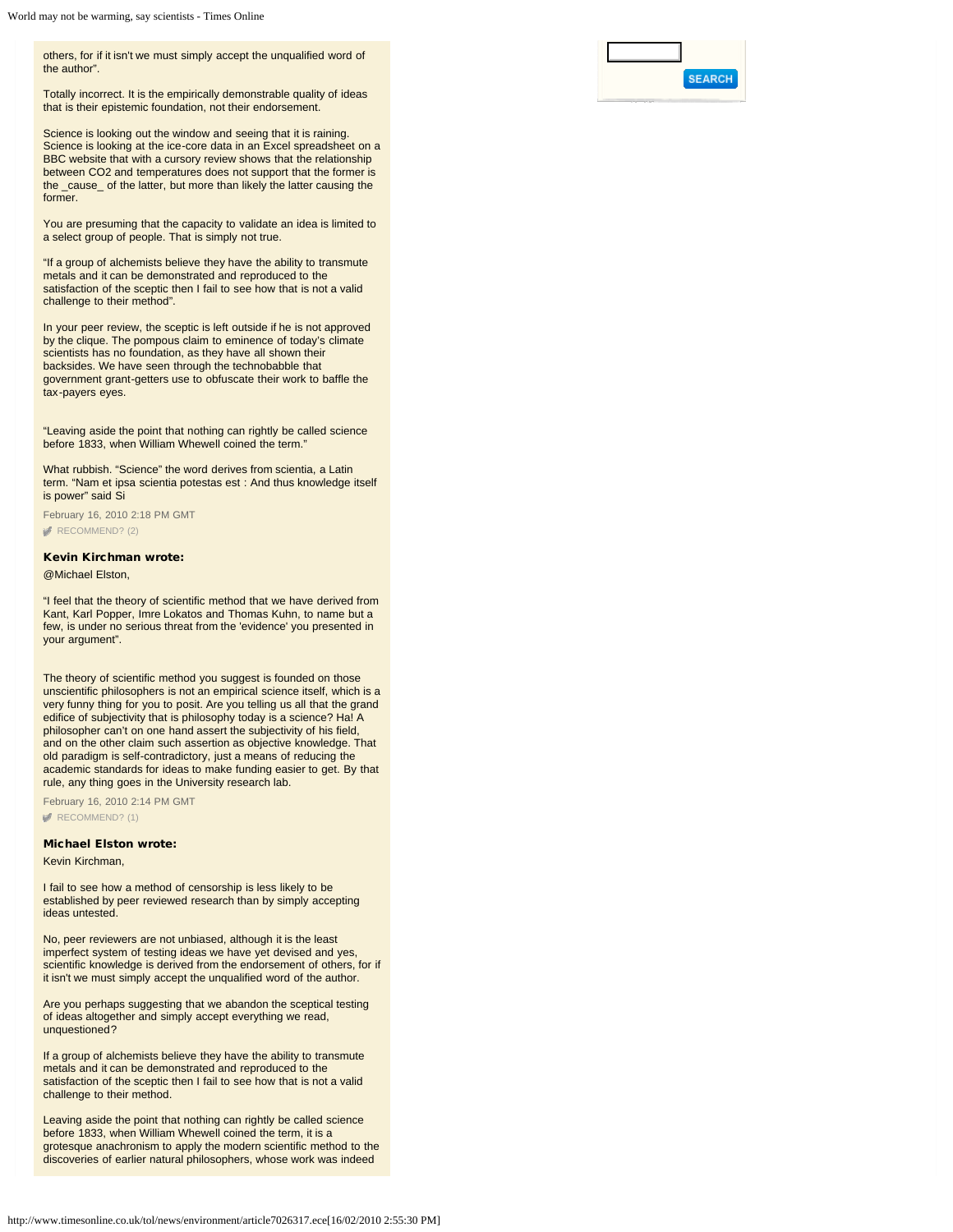heavily peer reviewed, as is attested by the large volume of published correspondence generated by these researchers.

I feel that the theory of scientific method that we have derived from Kant, Karl Popper, Imre Lokatos and Thomas Kuhn, to name but a few, is under no serious threat from the 'evidence' you presented in your argument.

February 16, 2010 1:17 PM GMT [RECOMMEND? \(2\)](#page-0-0)

### Sarah Higgins wrote:

I wish these "experts" would make up their minds. It is then it isn't. Stop confusing, blaming and also taxing us for something that Mother Nature has had control of for millions of years, not us humans!!!!!!!!!

February 16, 2010 12:18 PM GMT [RECOMMEND? \(9\)](#page-0-0)

### George Nomen wrote:

#### John Galt,

"Now that we've established you are reading my posts, how about going back and "disproving" my far more serious post to Sea Bee about the application of Henry's Gas Law accounting for the rise in atmospheric CO2, thereby dismissing the AGW "theory" entirely?"

Fair enough. You have put forward a suggestion that is actually a proper scientific hypothesis, in that it makes predictions, can be tested and thus can be falsified, You suggest that rather than CO2 being the cause of warming, CO2 is instead the result of warming, due to out-gassing from the oceans as they rise in temperature as the earth warms after the Little Ice Age.

OK first you will haven proven that the LIA was global rather than confined to the north atlantic region. I will assume you have done that (you have, haven't you?).

Then you have to have a source for the warming - note that 'It's a natural cycle' is not a reason - there has to be a physical cause. I will assume you have done that (you have, haven't you?)

Then I assume you have calculated the amount of CO2 released from sea water given a particular rise in the water temperature and the solubility of CO2 (you have done that? what temperature change did you use?)

Then, given that temperatures in the medieval warming period were allegedly similar to now, you must be predicting that similar releases of CO2 would have occurred then (if not, why not) which means that atmospheric CO2 would have been lower before the MWP, rise during it, fall as the LIA occurred, and rise after it, and that these changes would be similar in magnitude to those observed now. Do you agree that those would be the predictions implied by your hypothesis (if not, why?). In that case you suggestion is testable - you game or not?

February 16, 2010 12:13 PM GMT [RECOMMEND? \(3\)](#page-0-0)

### Kevin Kirchman wrote:

### @Michael Elston,

"Without peer review the 'paper' in question must only be viewed as mere pseudo-science and personal opinion".

That's how a method of censorship is established. Your theory of valid scientific knowledge presumes two errors; firstly, that the peer reviewers are unbiased, and secondly, that knowledge or science derives from its endorsement by others.

If an independent person challenges the findings of a peer group of alchemists claiming the ability to turn iron ore into gold, for you that is not a valid challenge.

Likewise, if Galileo endorses the Copernican theory of the Earth revolving around the sun, if it is not peer reviewed, then it is not science, but psuedo-science. If Gregor Mendel independently establishes the foundation of the science of genetics, as a teacher in a monastery, that is not science either.

Your theory of peer-review is flawed, and invalid from historical evidence just presented.

February 16, 2010 12:01 PM GMT

[RECOMMEND? \(9\)](#page-0-0)

### Alan Rex wrote:

This is all a cop out and means that lets do nothing is again back in fashion which will of course please the politicians and industry.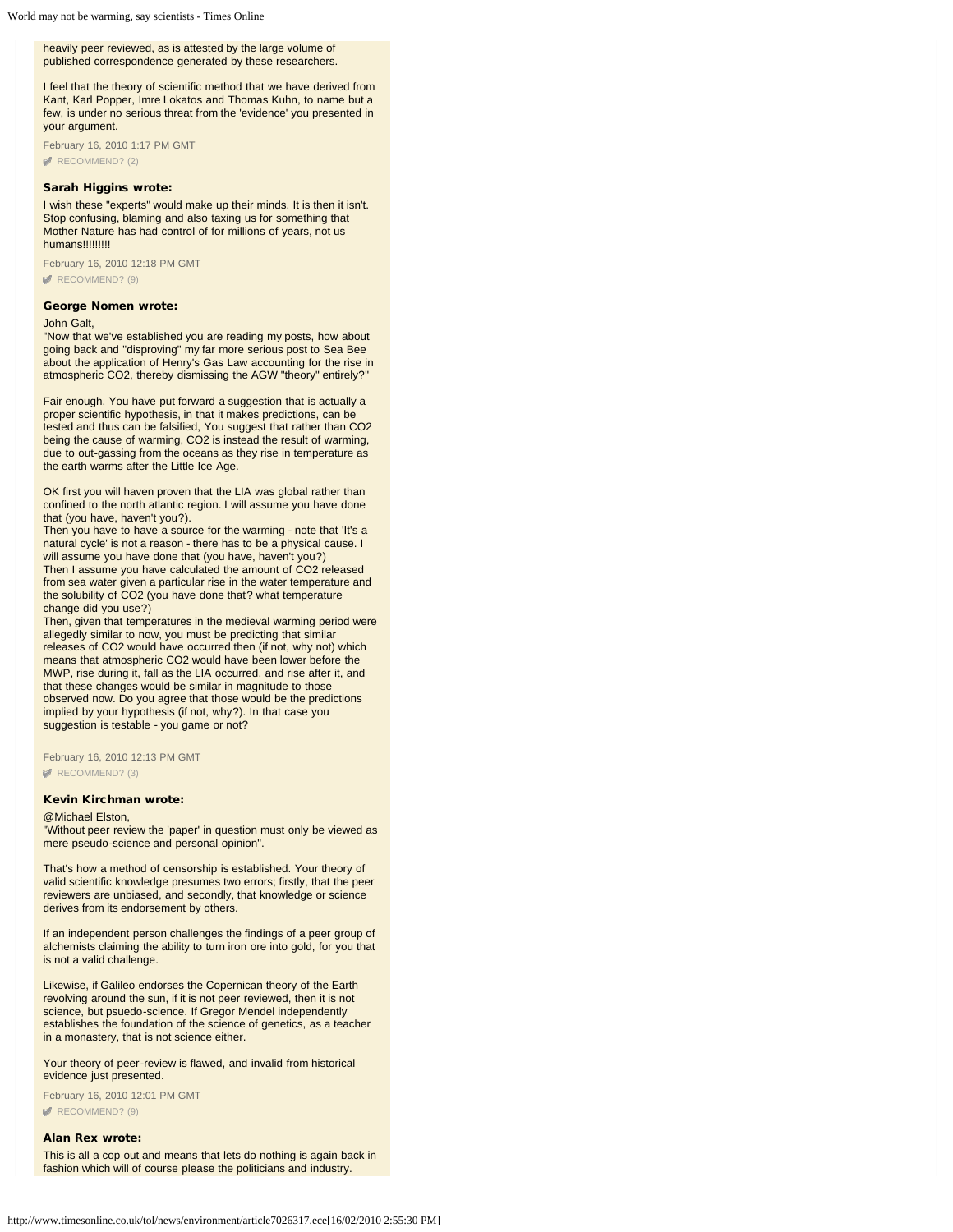I am not a scientist or into ecology or whatever it is called but even I know it is just plain stupid to make things we can not dispose of safely or that will not degrade on their own safely.

I also know that there is a finite amount of fossil fuel and that we are using it much faster than it is being created.

I know that the earth is a system which we depend upon entirely for our survival.

I know that there is a limit to how many people each area and the world as a whole can support.

It is madness to continue the way we have been. I doubt that I will suffer becuase of it and my children may also be OK but I do fear for my grandchildren.

All efforts should be directed towards living with, not off of the earth, so that what we do is sustainable. This is just plain common sense.

The way the planet functios to support us is very very complex and as with anything of this nature it is easy to talk down someone elses point of view.

Perhaps they scientists will agree on what is happening but if we just wait for this it is certain to be too late.

It is not credible for us all to become self sufficient there are just too many of us but that does not mean that we can not start to change our ways and look after this place in which we all live.

February 16, 2010 11:39 AM GMT [RECOMMEND? \(6\)](#page-0-0)

### Maria A wrote:

The world may not be warming..let's move on. The world may be experiencing extreme weather events..lets look into that to see if it's true by comparing historical data (the met office has some). Is it connected with pollution/solar weather/another cause. I'm keeping an open mind.

February 16, 2010 11:35 AM GMT [RECOMMEND? \(1\)](#page-0-0)

## Roger B wrote:

All I seem to remember is scare stories about the planet dying. Remember the new Ice Age that was fast approaching? What about the Gulf Stream changing course and freezing Britain up? With the death of Communism some people have invented new religions - multiculturalism and Global Warming being two.

February 16, 2010 10:47 AM GMT [RECOMMEND? \(15\)](#page-0-0)

# Michael Elston wrote:

The simple phrase 'His study, which has not been peer reviewed' really should ring very loud alarm bells. Without peer review the 'paper' in question must only be viewed as mere pseudo-science and personal opinion; a few, doubtlessly specifically selected, photographs does not make for a statistically valid scientific conclusion.

February 16, 2010 10:28 AM GMT [RECOMMEND? \(12\)](#page-0-0)

1 [2](#page-0-0) [3](#page-0-0) [4](#page-0-0) [5](#page-0-0) [6](#page-0-0) [7](#page-0-0) [8](#page-0-0) [9](#page-0-0) [>>](#page-0-0) [Last](#page-0-0)

**HAVE YOUR SAY** 

Would you like to post a comment? Please register or log in

[Login](javascript:void(0)) **REGISTER**